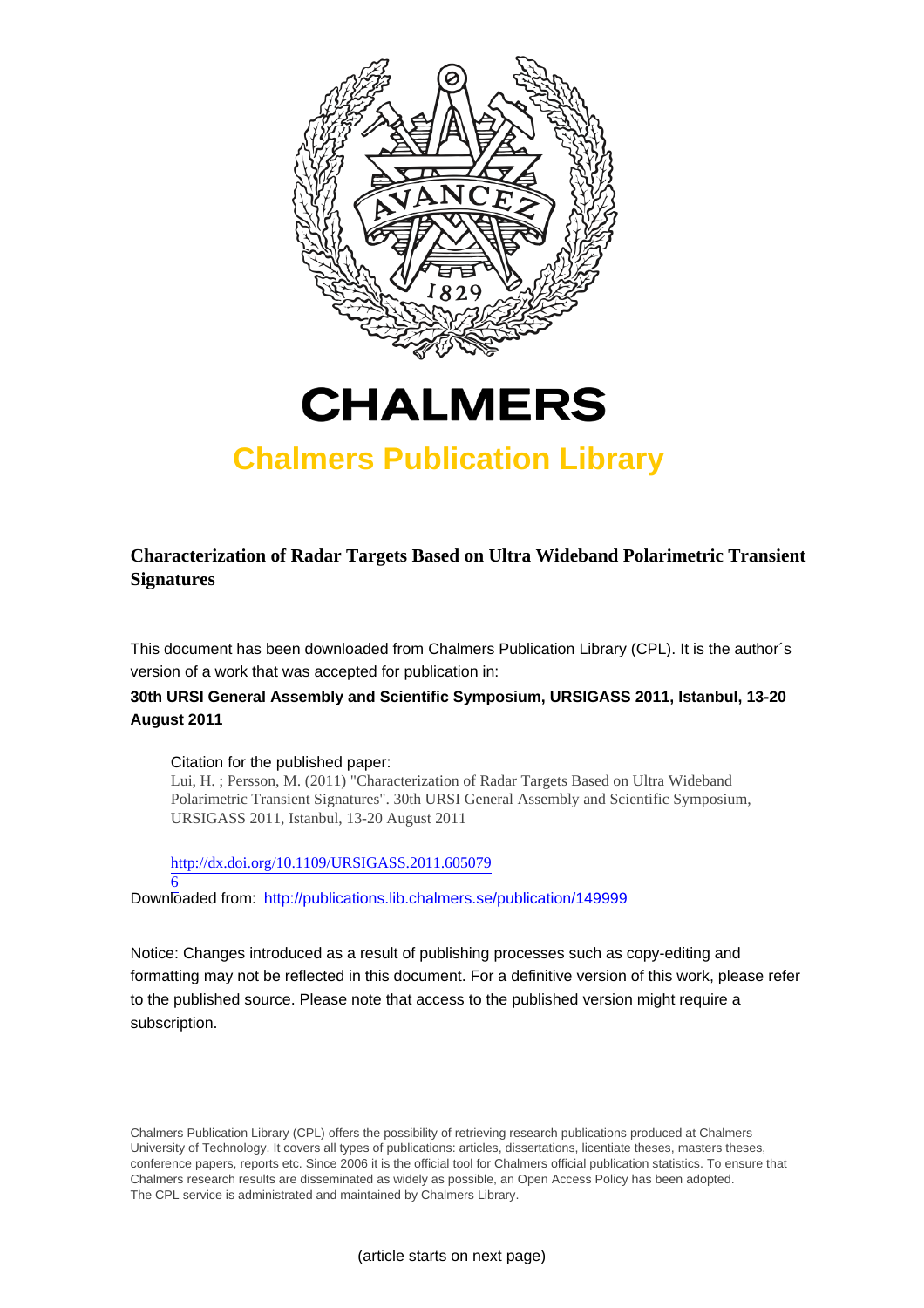# **Characterization of Radar Targets based on Ultra Wideband Polarimetric Transient Signatures**

### *Hoi-Shun Lui1 and Mikael Persson1*

<sup>1</sup>Department of Signals and Systems, Chalmers University of Technology, SE41296, Gothenburg, Sweden antony.lui@chalmers.se

#### **Abstract**

Resonance based target recognition has been well studied for the last three decades. The purely target dependent natural resonant frequencies are used as a feature set for target classification. Such technique may fail if the targets of interest have similar or almost the same resonant frequencies. In this paper, the idea of using the polarimetric features at the resonant frequencies is investigated and demonstrated via numerical examples.

#### **1. Introduction**

Recognition of definitive radar targets based on Ultra Wideband (UWB) transient electromagnetic scattering has been of significant interest throughout the years. Scattering mechanisms, such as scattering centre which corresponds to local phenomena in the early time [1] , or a resonance description that relates to the global resonance phenomena of the entire target [2], have been considered as feature sets for target classification. Compared to the scattering centre description which is highly related to the local scattering phenomena and is usually aspect dependent, the latetime resonant modes provides a better solution for target characterization as these resonant modes are theoretically independent to incident aspect and polarization states. In most studies, the UWB transient target signature is usually measured at one aspect with one linear polarization state as theoretically the same set of resonant modes should be able to excite at any incident aspect and polarization state. However, previous study by Shuley and Longstaff [3] has found that in practice, some resonant modes may not be able to be extracted at some polarization angles (linear). This is due to the fact that the target may not be not well excited at that particular aspect and polarization state. In view of this, one has to excite the target at a number of polarization states hoping that all the dominant resonant modes within the frequency band of interest are excited. However, this involves in a large amount of target signatures to process and to our knowledge there is not any good solution with low computational cost [4]. On the other hand, we can also excite the target at two orthogonal linear polarization states and measured the co- and cross-polarization direction for each excitation, resulting the full polarization matrix (Sinclair matrix). Polarimetric signatures of a target can thus be obtained given the polarization matrix. In this paper, characterization of radar target based on such UWB full polarmetric target signature is considered. In particular, the possibility of using the characteristic polarization states (CPSs) of the Natural Resonant Frequencies (NRFs) as a feature set is investigated.

## **2. Ultra Wideband Transient Electromagnetic Scattering**

Upon excitation of the target in free space using a short electromagnetic pulse, the late time period of the UWB transient target signature can be expressed as [2]

$$
r(t) = \sum_{n=1}^{N} a_n e^{\sigma_n t} \cos(\omega_n t + \phi_n), \qquad t > T_l \qquad (1)
$$

where  $a_n$  and  $\phi_n$  are the aspect dependent amplitude and phase of the  $n^{\text{th}}$  mode and  $T_l$  is the onset of the late time period. It is assumed that only *N* modes are excited under band-limited short-pulse excitation. The NRFs are given by  $s_n = \sigma_n \pm j\omega_n$ , where  $\sigma_n$  and  $\omega_n$  are the damping coefficients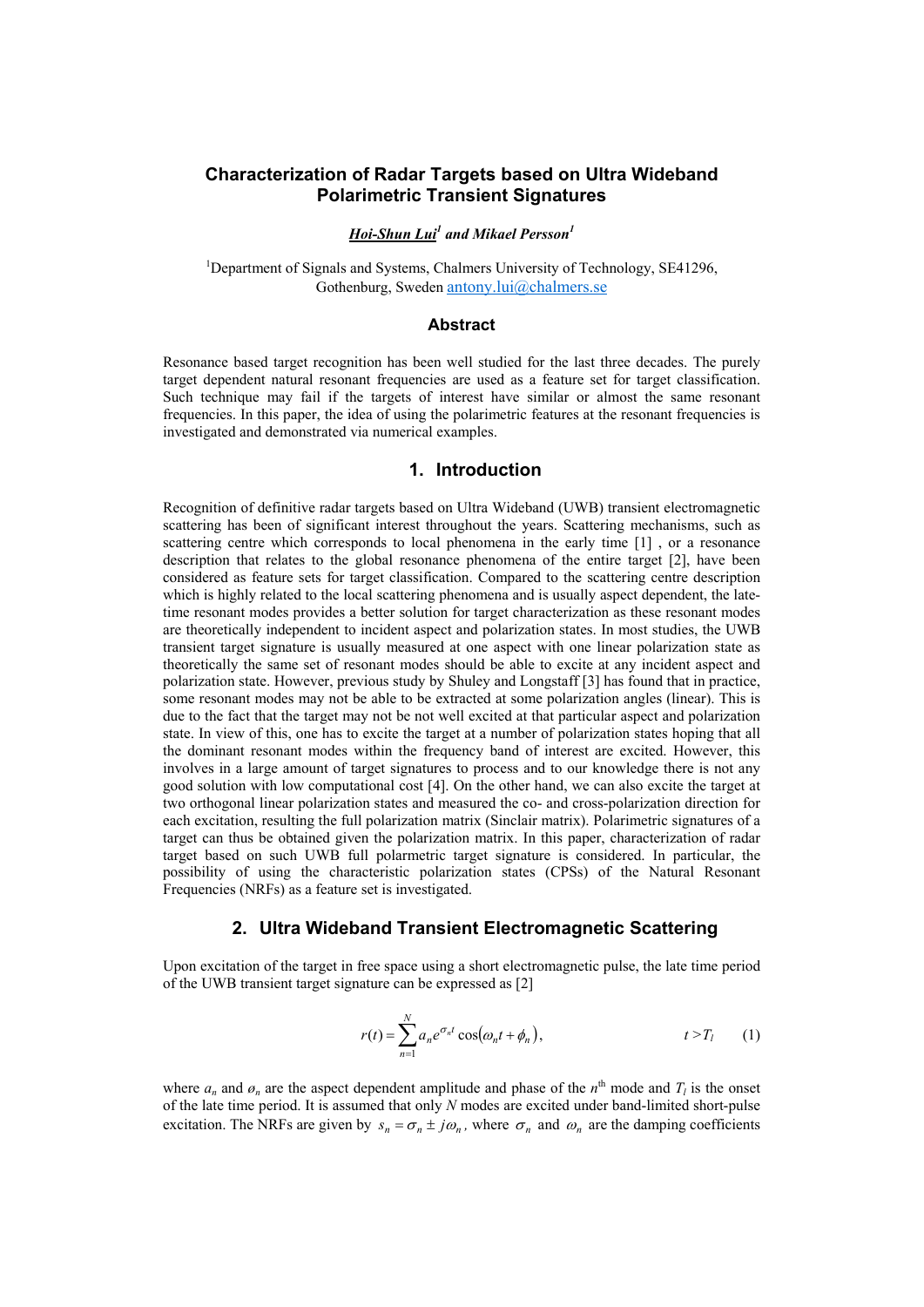and resonant frequencies respectively. These NRFs correspond purely to the physical properties of the target's geometry, dielectric properties and loss mechanisms and are theoretically independent to incident aspect and polarization states which allow them to be a good feature set for target classification. However, due to the relatively low energy level in the late-time period of the target signature (which is more susceptible to noise), together with the fact that the target is not well excited at some frequencies for that particular incident aspect and polarization states, some NRFs are not able to be extracted from the target signature in practice.

## **3. Characteristic Polarization States at Resonant Frequencies**

Consider the situation which the target is excited under UWB signals at two orthogonal components along the x and y axis, the full polarmetric UWB target signatures in the late time period can be written as

$$
[r(t)] = \begin{bmatrix} r_{hh}(t) & r_{hv}(t) \\ r_{vh}(t) & r_{vv}(t) \end{bmatrix}
$$
 (2)

where the component  $r_{ab}(t)$  corresponds to case where when the target is illuminated under y polarization and the signature is measured in the x polarization, where a, b corresponds to horizontal (h) or vertical(v). According to (1), the late time period of each target signature can be written as a sum of damped exponentials. If we consider the n<sup>th</sup> resonant mode,  $s_n = \sigma_n \pm j\omega_n$ , the corresponding complex Sinclair matrix  $[A_n]$  can be given by the corresponding residues of each component [4]

$$
[A_n] = \begin{bmatrix} a_{n,hh} e^{j\phi_{n,hh}} & a_{n,hv} e^{j\phi_{n,hv}} \\ a_{n,vh} e^{j\phi_{n,vh}} & a_{n,vv} e^{j\phi_{n,vv}} \end{bmatrix}
$$
 (3)

For monostatic configuration [5], the CPSs in terms of the antenna polarization ratios,  $P_i$ , where  $i = 1,2,3,4$  can be determined given the Sinclair matrix. The maximum backscattered power  $P_1$ and  $P_2$  can be given by

$$
P_{i} = \frac{-|A_{n,xx}|^{2} + |A_{n,xy}|^{2} - |\gamma_{i}|^{2}}{A_{n,xx}A_{n,xy} + A_{n,xy}^{*}A_{n,yy}}, \quad i = 1,2, |\gamma_{1}|^{2}, |\gamma_{2}|^{2} = \frac{B}{2} \pm \frac{\sqrt{B^{2} - 4C}}{2}
$$
(4)

where  $B = |A_{n,xx}|^2 + 2|A_{n,xy}|^2 + |A_{n,yy}|^2$ ,  $= |A_{n,xx}|^2 + 2|A_{n,xy}|^2 + |A_{n,yy}|$ ,  $C = |A_{n,xx}A_{n,yy}|^2 + |A_{n,xy}|^4 - 2Re(A_{n,xx}A_{n,yy}^*)A_{n,yy}$ 4 ,  $=\left|A_{n,xx}A_{n,yy}\right|^2+\left|A_{n,xy}\right|^4-2\operatorname{Re}\left(A_{n,xx}A_{n,yy}^{*2}A_{n,yy}\right).$  The minimum backscattered power  $P_3$  and  $P_4$  are given by

$$
P_3, P_4 = \pm \frac{\left(\sqrt{A_{n,xy}^2 - A_{n,xx}A_{n,yy}}\right) \mp A_{n,xy}}{A_{n,yy}}
$$
\n<sup>(5)</sup>

The strokes parameters of each optimal backscattered power can then be obtained and the ellipticity  $\varepsilon$  and tilt angle  $\tau$  of each polarization ratio as well as the characteristic angle  $\beta$  can be given by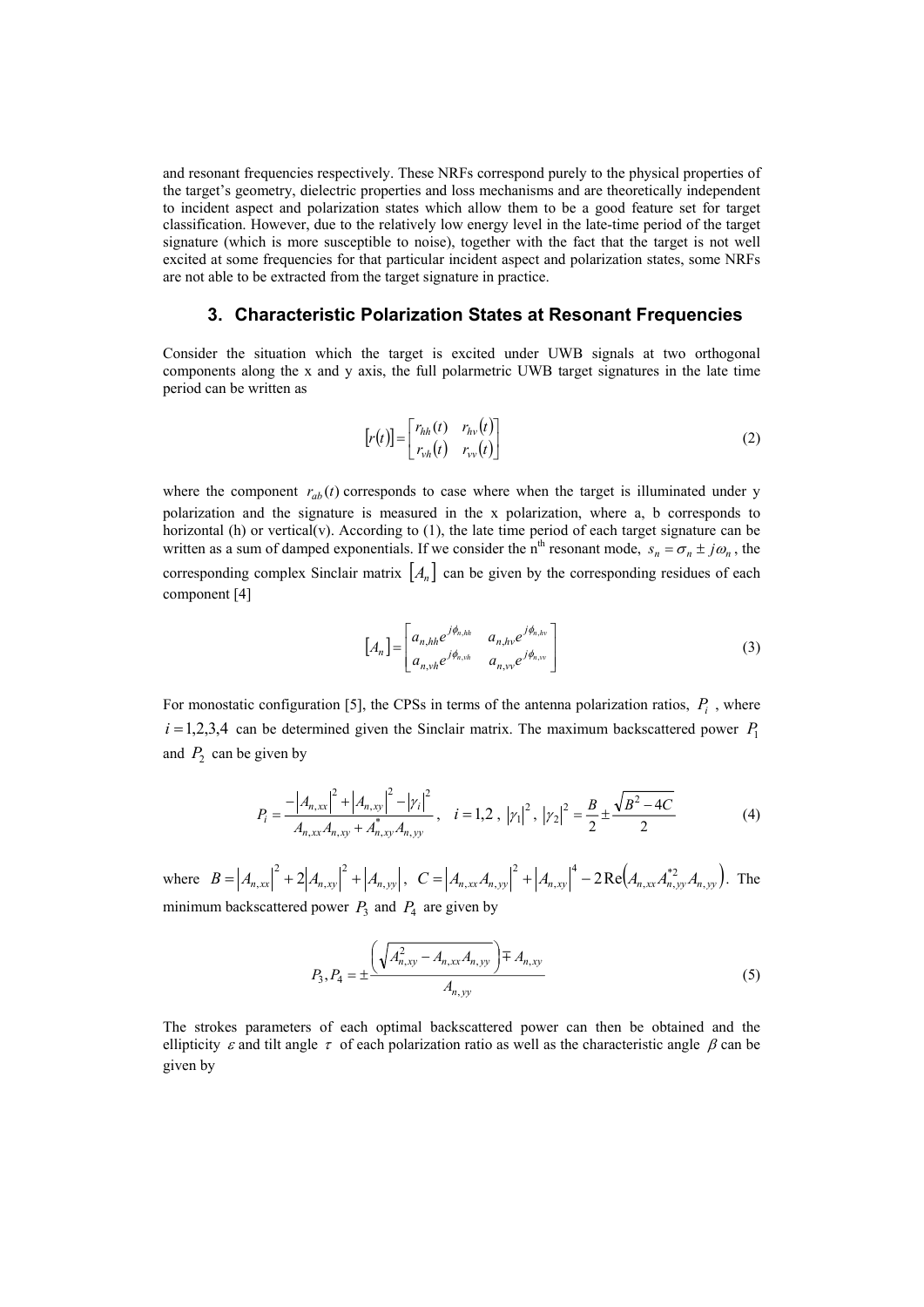$$
\varepsilon = \frac{1}{2} \sin^{-1} \left( \frac{g_3}{\left(g_1^2 + g_2^2 + g_3^2\right)} \right), \tau = \frac{1}{2} \tan^{-1} \left( \frac{g_2}{g_1} \right), \tan^2 \beta = \frac{|\gamma_2|}{|\gamma_1|}. \tag{6}
$$

where  $g = [g_0 \ g_1 \ g_2 \ g_3]$  corresponds to the strokes parameters of each polarization ratio [5].

## **4. Numerical Examples**

Numerical examples of two L-shaped targets shown in Fig. 1 are considered. The length segments of the L-shape Targets 1 and 2 are  $dl=0.7m$ ,  $d2=0.3m$  and  $dl=0.6m$ ,  $d2=0.4m$ . The target signature is calculated in the frequency domain using commercial moment method solver FEKO [6] from 1.9MHz to 1GHz with 512 equally spaced samples. The target is excited from the positive z direction and two orthogonal components that are in parallel to the x and y axes are considered. The co- and cross- polarized target signatures are thus obtained which resulted in 4 target signatures for each target. The frequency samples are then windowed via a Gaussian window with a delay of 10ns. The late time commences on 12ns and samples from 12ns onwards are imported to the modified matrix pencil method (MPM) [7] for resonant extractions. Compared to the original MPM, the modified MPM is able to handle all 4 target signatures at the same time such that only one set of NRFs and 4 sets of residues will be resulted, which gets rids of the troubles about NRF selection [4]. The resonant modes are tabulated in Table 1 and found that they are almost the same, which implies that traditional resonance based target recognition scheme such as E-Pulse [8] would fail to distinguish the targets. With the use of Sinclair matrix for each NRF given in (3), the ellipticity, tilt angle and the characteristic angles are computed as described above and the results for resonant modes 4 and 5 are tabulated in Table 2. The results showed that these three parameters are quite different at the two resonant frequencies. Such findings demonstrate that utilizing the CPSs at NRFs could potentially be another feature sets for target classification.

#### **5. Conclusions**

The possibility of characterization of radar target based on UWB polarimetric transient signatures is presented. In particular, the CPSs of the radar target at the resonant frequencies are considered. The results demonstrate that even though some targets do have very similar NRFs due to the similarities of their structures, the CPS of the NRFs are different which open up a possibility to be used as a feature set for target classification.

#### **6. References**

- [1] K. T. Kim, H. T. Kim, "One Dimensional Scattering Centre Extraction for Efficient Radar Target Extraction", *IEE Proc. Radar, Sonar Navigation*., Vol. 146, No 3, pp 147-158, Jun. 1999.
- [2] C. E. Baum, E. J. Rothwell, K. M. Chen, D. P. Nyquist, "The Singularity Expansion Method and Its Application to Target Identification", *Proc. IEEE*, Vol. 79, No.10, pp 1481-1491, Oct. 1991.
- [3] N. Shuley, D. Longstaff, "Role of Polarisation in Automatic Target Recognition using Resonance Descriptions", *Electronic Letters*, Vol. 40, No.4, pp 268-270, Feb. 2004.
- [4] H. S. Lui, N. Shuley, "Resonance Based Radar Target Identification with Multiple Polarizations," *Proceedings of IEEE Antennas Propag. Society International Symposium 2006*, pp. 3259- 3262, Albuquerque, New Mexico, 9-14 July 2006.
- [5] H. Mott, *Remote Sensing with Polarmetric Radar*, Wiley, 2007
- [6] FEKO EM Software & Systems S.A., (Pty) Ltd, 32 Techno Lane, Technopark, Stellenbosch, 7600, South Africa
- [7] T. K. Sarkar, S. Park, J. Koh, S.M. Rao, "Application of the Matrix Pencil Method for Estimating the SEM (Singularity Expansion Method) Poles of Source-Free transient